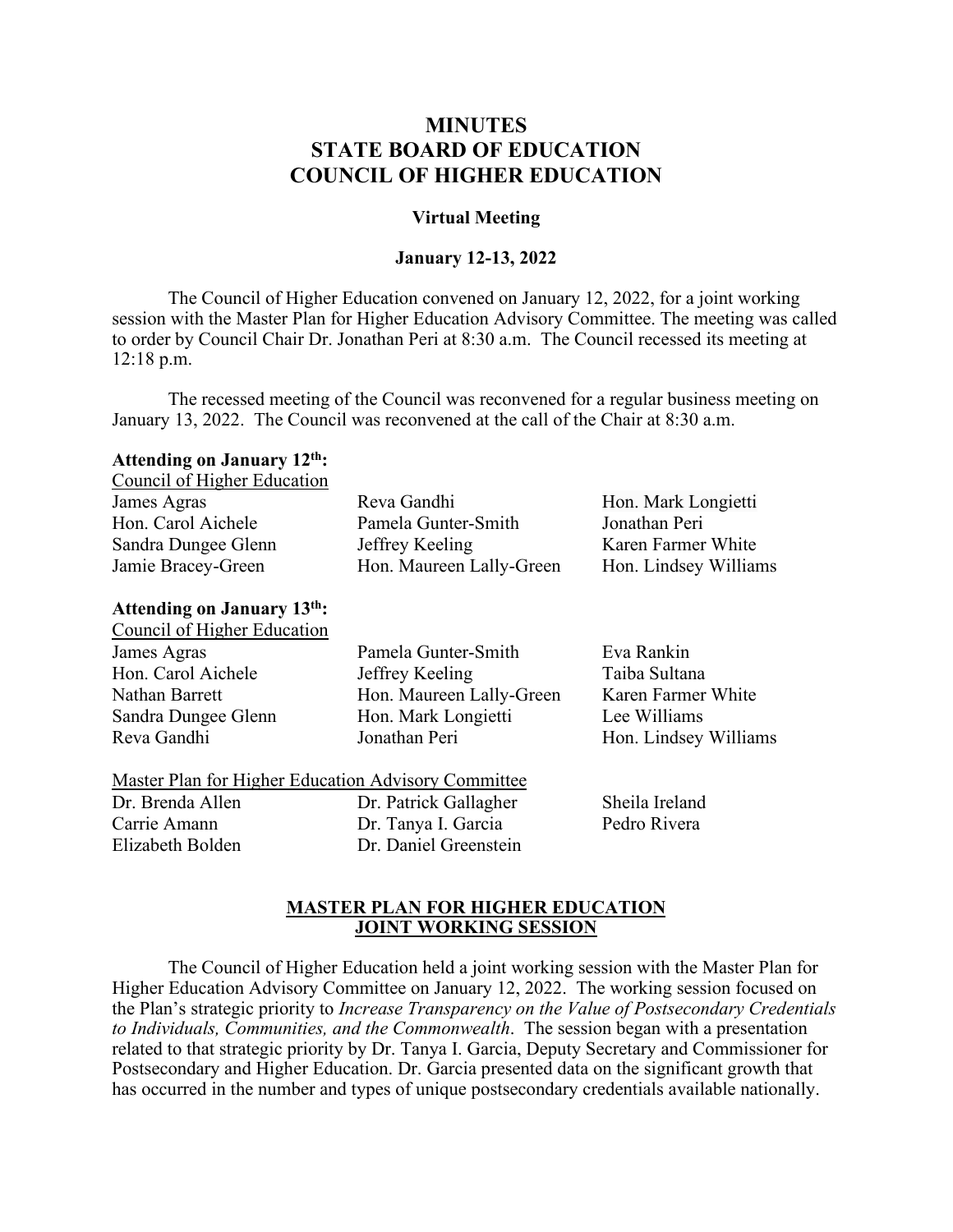The Council and the Advisory Committee then heard panels discussions reflecting on the strategic priority that was the focus of the session from different perspectives. A panel of Pennsylvania institutions of higher education was comprised of Dr. Stuart Blacklaw, Provost and Executive Vice President of the Community College of Allegheny County; David Castro, President and CEO of I-Lead; Dr. Lance Kennedy-Phillips, Vice Provost for Planning, Assessment, and Institutional Research, The Pennsylvania State University; and Cynthia Pritchard, President and CEO, PASSHE Foundation. A second panel of voices from peers in other states and national experts was comprised of Leanne Davis, Associate Director of Research and Policy, Institute for Higher Education Policy and Ben Magill, Associate Vice Chancellor of Economic Opportunity, Dallas College Labor Market Intelligence Center. A third panel of Pennsylvania student voices was comprised of Madlyne Santiago of Harcum College and Sean Spencer of Duquesne University. The Council and the Advisory Committee also heard from Dr. Ken Sauer, Senior Associate Commissioner and Chief Academic Officer at the Indiana Commission for Higher Education, who addressed data transparency through Indiana's credential registry (Credential Engine).

The working session concluded with an opportunity for open discussion among members of the Council and the Advisory Committee.

At the end of the working session, Dr. Peri called for the Council to enter into recess and announced that the Council meeting would reconvene on January 13, 2022, at 8:30 a.m. on Zoom. Dr. Peri noted that the Zoom link was posted to the State Board of Education's website.

#### **APPROVAL OF MINUTES**

After reconvening the Council for its regular business meeting on January 13, 2022, Dr. Peri called for approval of the minutes of the November 17, 2021, meeting of the Council of Higher Education. The minutes were approved on a **Bracey-Green/Hon. Lindsey Williams**  motion.

## **REPORT OF THE DEPUTY SECRETARY AND COMMISSIONER FOR POSTSECONDARY AND HIGHER EDUCATION**

Dr. Garcia, Deputy Secretary and Commissioner for Postsecondary and Higher Education, provided updates regarding the Fall 2021 Counselor Symposia, Middle States accreditation virtual site visits, the Transfer and Articulation Oversight Committee, the Department's Educator Workforce Strategy, the Learning Policy Institute's Teacher Licensure Collaborative, Chapter 49, the Department's Teacher Shortage Report, and annual reports submitted by Pennsylvania educator preparation programs under Chapter 354.

Senator Williams asked about highlights on the Teacher Shortage Report and where information could be obtained. Dr. Garcia responded that the information presented today will be posted by the U.S. Department of Education and noted that last year's shortage areas closely mirror this year's.

## **COMMITTEE REPORT TEACHER AND SCHOOL LEADER EFFECTIVENESS COMMITTEE**